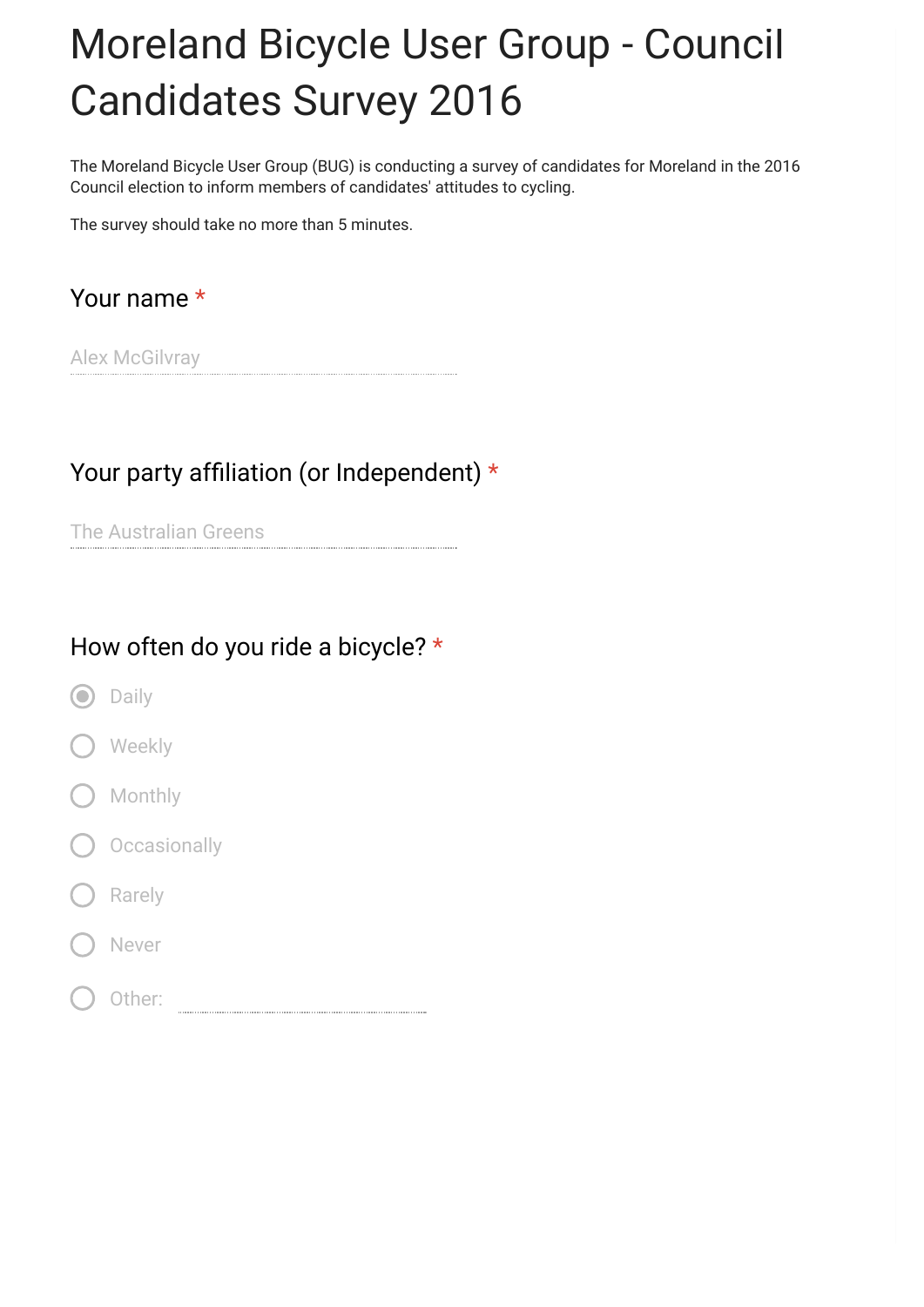## Are you a member of any cycling organisations?



Upfield Shared Path (along Upfield railway corridor)

Other:

O'Hea Street Bike Path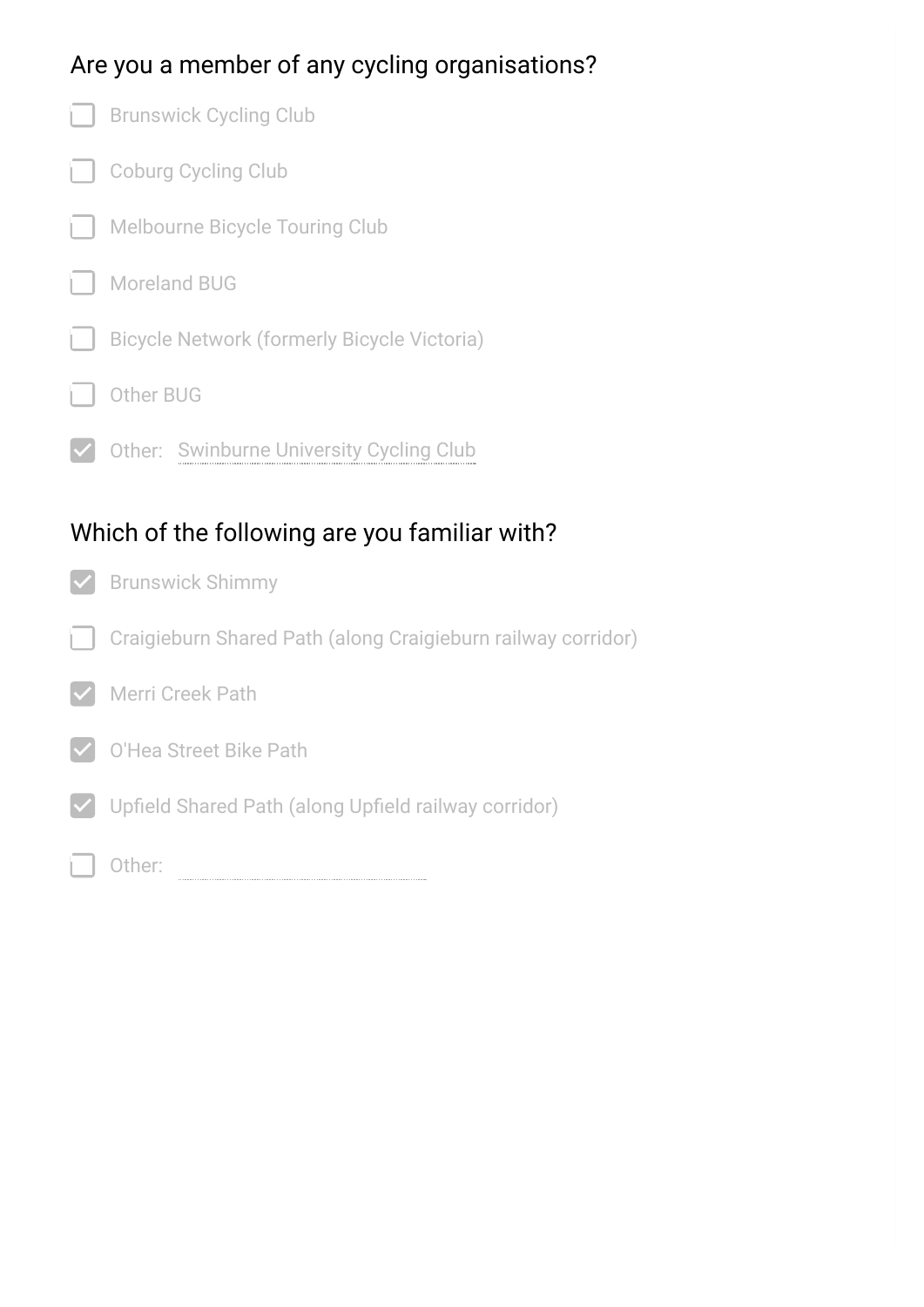# What is your perception of bicycle safety in Moreland? \*

About right Not very safe Very unsafe

O Other: Unfortunately, some places in Moreland are safer to ride than others. I feel safe riding in some parts of the Upfield Bike Path (especially around the Brunswick Baths -- it is well lit and has upgraded asphalt). However as I ride further north on the path I feel less safe. Undoubtedly all of Sydney Road and Lygon Street are unsafe for riders, with not enough space between parked cars and cycle lanes.

Road safety, environmental sustainability, greenhouse emissions and public health & obesity are important public policy issues which are influenced by decisions you will make if you are elected. Do you see bicycle riding helping to solve any of these problems? \*

| Unrelated                            |
|--------------------------------------|
| Some                                 |
| (O) Significant part of the solution |
| Other:                               |

#### Do you think that the best solution to road traffic congestion is:  $\star$

- Building more roads
- Providing sustainable transport options such as public transport and safer cycling that take cars off the road
- Other: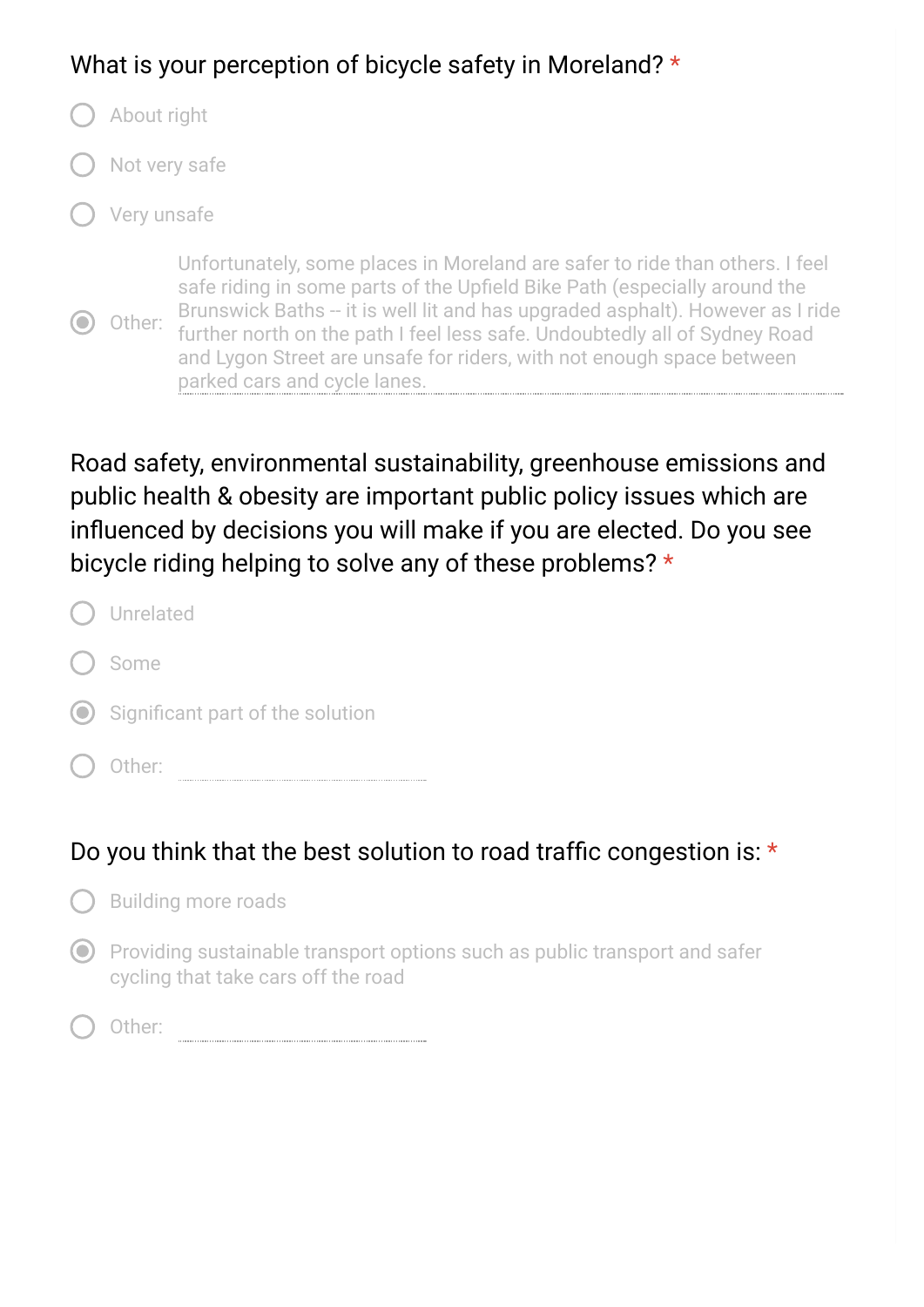#### What is the most appropriate traffic speed for our local streets to ensure safety for all users? \*

| $\left( \quad \right)$ | $30$ km/h          |
|------------------------|--------------------|
|                        | $\odot$ 40 km/h    |
|                        | $\bigcirc$ 50 km/h |
|                        | $\bigcirc$ 60 km/h |
| $\left( \quad \right)$ | Other:             |

# The Moreland Bicycle Strategy

(http://www.moreland.vic.gov.au/globalassets/key-docs/policy[strategy-plan/bicycle-strategy-2011-21.pdf\) states that "To delive](https://www.google.com/url?q=http://www.moreland.vic.gov.au/globalassets/key-docs/policy-strategy-plan/bicycle-strategy-2011-21.pdf&sa=D&ust=1475764172255000&usg=AFQjCNEvAiYhMCYIYkrhQ3Rbd5pSsFLpeA)r these projects Council will need to increase funding commitments beyond historic levels [\$5 per resident] and commit to increasing bicycle expenditure in response to growth in cyclist numbers, population and inflation." In your view is \$5 per resident:  $*$ 

| $\left( \quad \right)$ | Too much              |
|------------------------|-----------------------|
|                        | $\bigcup$ About right |
|                        | O Not enough          |
|                        | Other:                |